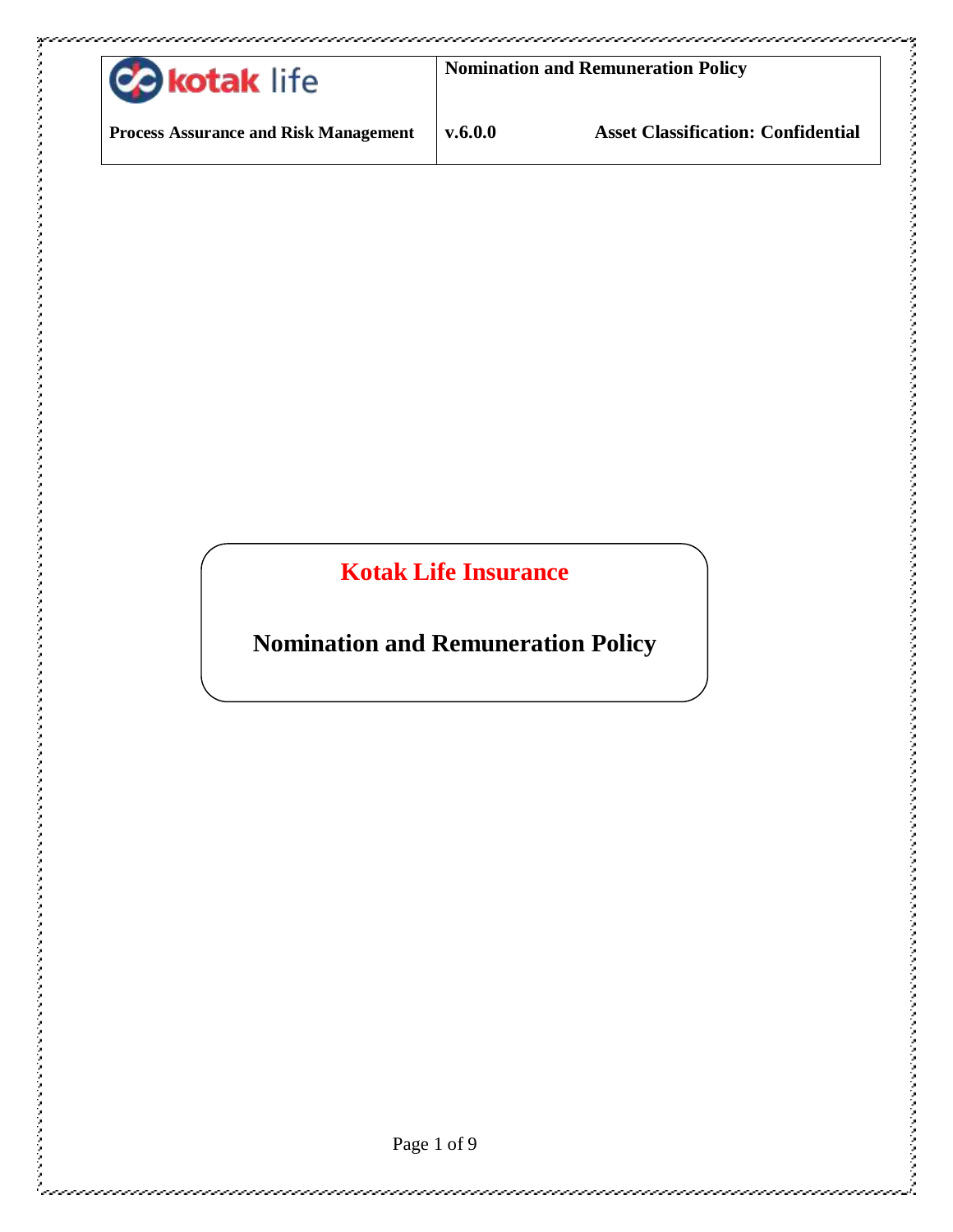

مرامر الرامز الرامز الرامز الرامز الرامز الرامز الرامز

#### **Document Management**

| <b>Document Reference No.</b> |                        | PARM/20-21/30         |                                    |             |
|-------------------------------|------------------------|-----------------------|------------------------------------|-------------|
| <b>Document Issue Date</b>    |                        | 14/08/2020            |                                    |             |
| <b>Process Owner</b>          |                        | $Head - HR$           |                                    |             |
| <b>Particulars</b>            | <b>Name</b>            | <b>Section</b>        | Designation &<br><b>Department</b> | <b>Date</b> |
| Prepared By                   | Srobona                | <b>Whole Document</b> | $SM-PARM$                          | 10/07/2020  |
|                               | Roychowdhury           |                       |                                    |             |
|                               |                        |                       |                                    |             |
|                               | <b>Rahul Deshpande</b> |                       | $SM$ – Compliance                  |             |
| Reviewed By                   | Rajiv Bagaria          | <b>Whole Document</b> | Sr.DVP-PARM                        | 10/07/2020  |
| Approved By                   | Muralikrishna          | <b>Whole Document</b> | $SVP - Compliance,$                | 10/07/2020  |
|                               | Cheruvu                |                       | PARM, RCU                          |             |
| Approved By                   | Nomination<br>and      | <b>Whole Document</b> |                                    | 22/07/2020  |
|                               | Remuneration           |                       |                                    |             |
|                               | Committee              |                       |                                    |             |

#### **Change Management**

| Date       | <b>Version</b> | <b>Section</b>                | Amendment                                                                     |
|------------|----------------|-------------------------------|-------------------------------------------------------------------------------|
| 28/07/2015 | 1.0.0          | <b>Whole Document</b>         | Policy approved by Board in<br>its meeting dated 28/07/2015                   |
| 19/10/2016 | 2.0.0          | <b>Whole Document</b>         | Policy approved by Board in<br>its meeting dated 19/10/2016                   |
| 09/05/2017 | 3.0.0          | <b>Whole Document</b>         | Policy approved by Board in<br>its meeting dated 09/05/2017                   |
| 16/05/2018 | 4.0.0          | <b>Whole Document</b>         | Policy approved by Board in<br>its meeting dated 16/05/2018                   |
| 16/05/2019 | 5.0.0          | <b>Whole Document</b>         | Policy approved by Board in<br>its meeting dated 16/05/2019                   |
| 22/07/2020 | 6.0.0          | Appointment and qualification | New section added                                                             |
|            |                | Governance                    | New section added                                                             |
|            |                |                               | This policy has been reviewed<br>by Board in its meeting dated<br>22/07/2020. |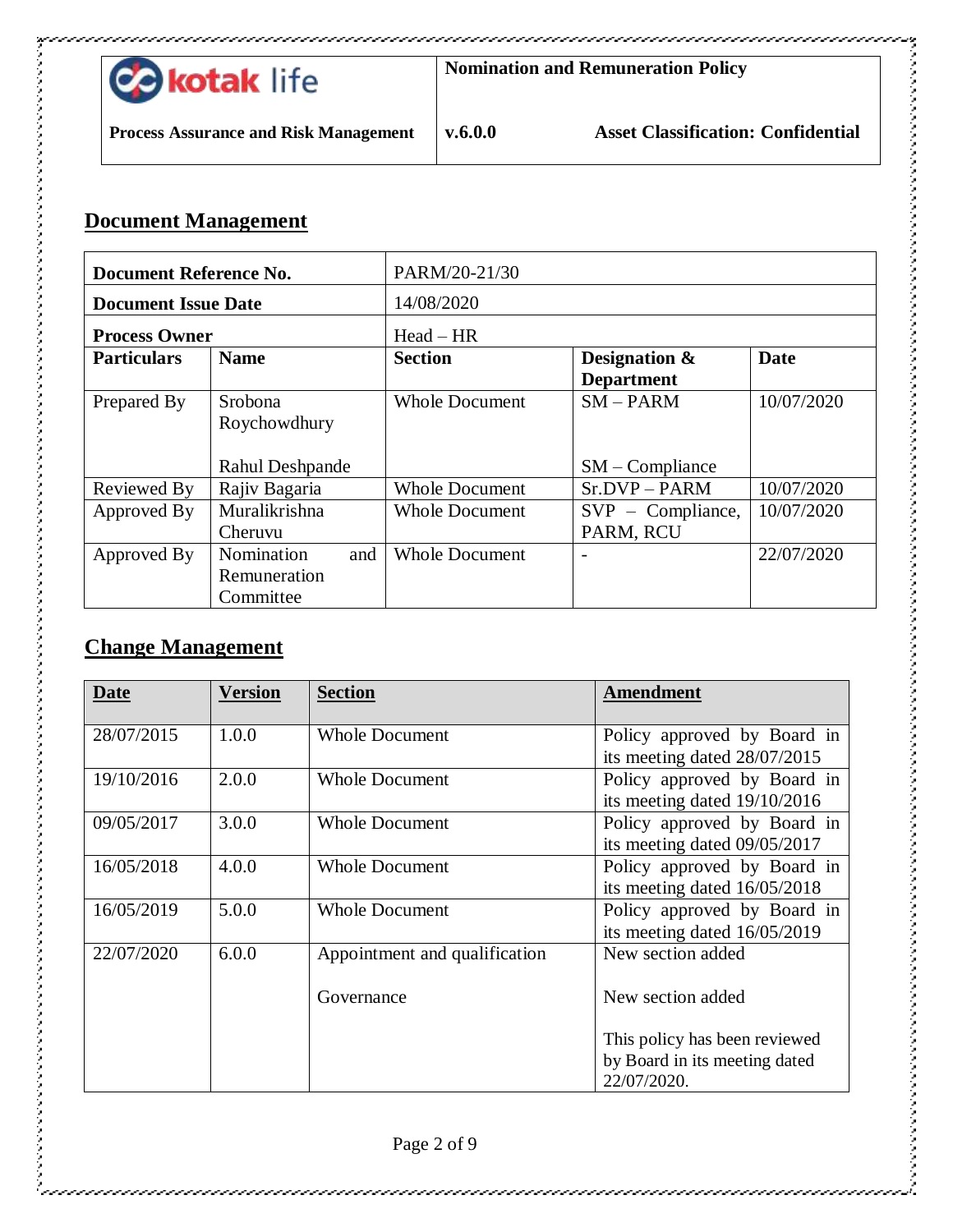

**Nomination and Remuneration Policy** 

**Process Assurance and Risk Management** 

 $v.6.0.0$ 

## Table of content

Page 3 of 9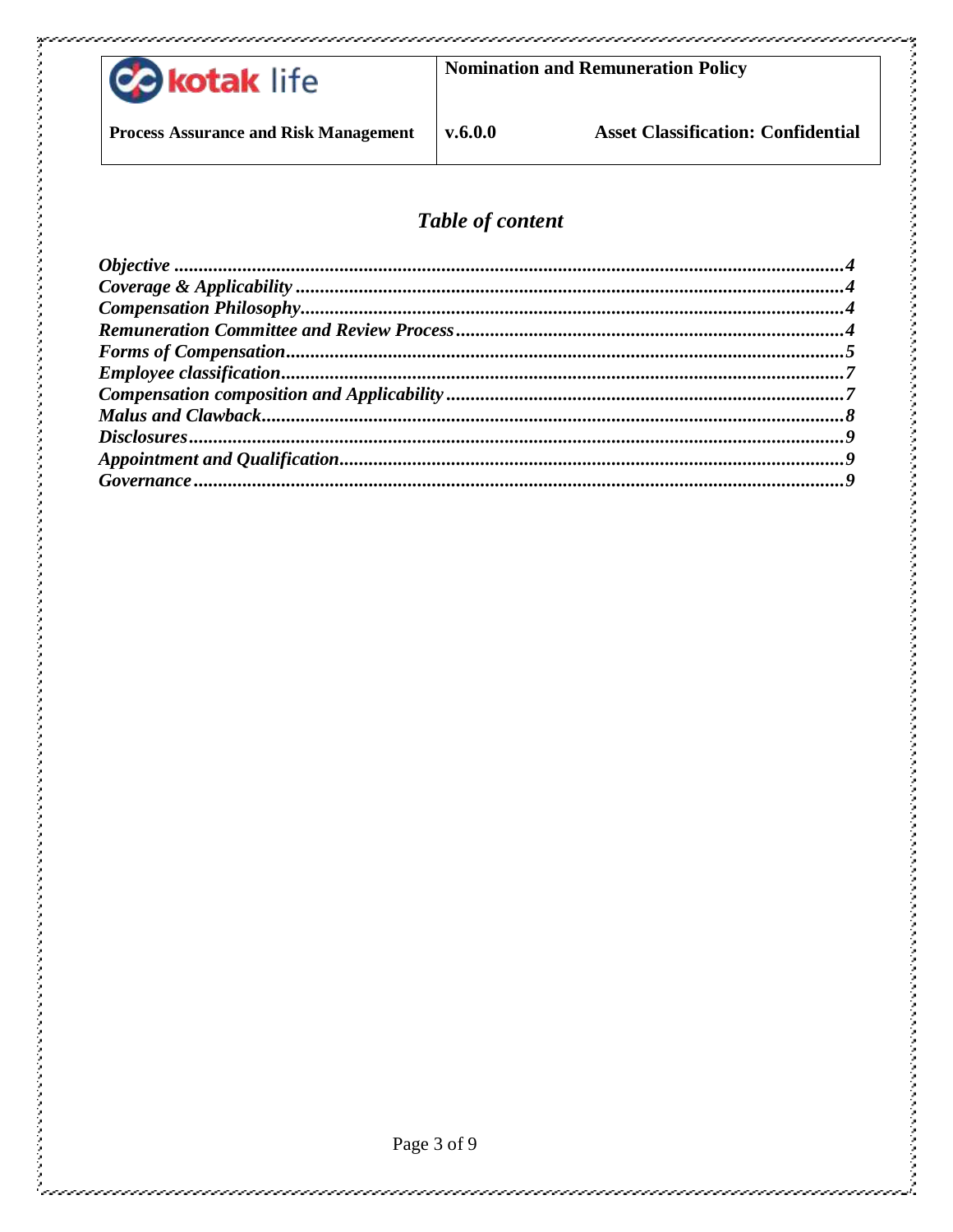

# <span id="page-3-0"></span>**Objective**

- To maintain fair, consistent and equitable compensation practices in alignment with KLI's core values and strategic business goals.
- To ensure effective governance of Compensation and alignment of compensation practices with prudent risk taking.
- To have mechanisms in place for effective supervisory oversight and Board engagement in Compensation.

## <span id="page-3-1"></span>**Coverage & Applicability**

This Policy is applicable to all the employees of the Company and covers the following:

- Compensation Philosophy
- Remuneration Committee and Review process
- Forms of Compensation
- Employee Classification
- Compensation Composition and Applicability

## <span id="page-3-2"></span>**Compensation Philosophy**

As a philosophy, the Company aims to maintain a fair balance between the compensation rewards that is perceived as necessary to remain competitive in the marketplace and the fundamental fairness to all stakeholders, taking into account the risk and return on their investment.

## <span id="page-3-3"></span>**Remuneration Committee and Review Process**

The Remuneration Committee will comprise at least 3 Non-executive Directors, at least two of who will be independent directors. The Committee will comprise of:

Page 4 of 9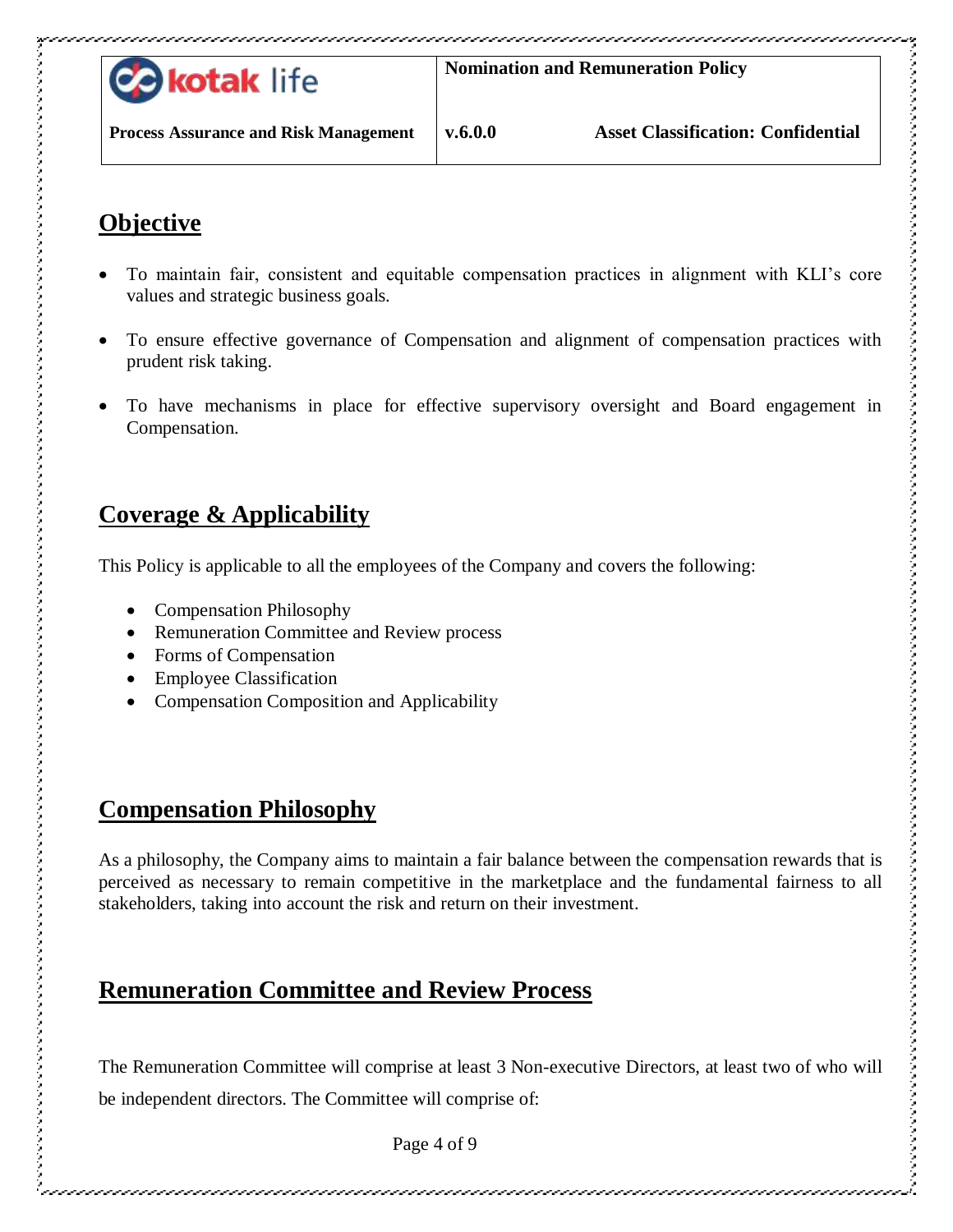

**Process Assurance and Risk Management**

ファッション ファッション ファッション ファッション ファッション ファッション ファッション ファッション ファッション ファッション ファッション ファッション ファッション ファッション ファッション アンディング・コード

- Mr. Prakash Apte
- Ms. Anita Ramachandran
- Mr. Uday Kotak
- Mr. Paresh Parasnis

The Committee will meet atleast once a year for Compensation Review and has the following responsibilities:

- Oversee the overall design and operation of the Compensation policy of the Company.
- To achieve alignment between risks and remuneration.
- Keep in mind the cost to income ratio of the Company and the overall health of the Company.
- Approve the compensation of the Whole Time Directors (WTDs)/CEO of the Company.
- Review the Remuneration Disclosure Requirement annually for submission to any regulator.

## <span id="page-4-0"></span>**Forms of Compensation**

Compensation structure is broadly divided into Fixed, Variable and ESOPs.

- i. **Fixed Pay**: is defined as Total Cost to Company i.e. Salary, Retirals and other Benefits and will include imputed value of benefits like Housing and Car. The Fixed portion of the compensation shall be reasonable, taking into account relevant factors including the industry practice, competency, competition, grade and performance of the employee.
- ii. **Variable Pay**: Variable Pay is linked to assessment of performance and potential. This would be based on Balanced Key Result Areas (KRAs), Standards of Performance (SOPs) and achievement of targets with overall linkage to the Company Budgets and business/functional targets/objectives and relative to average industry performance.

Depending on the nature of the business/function, the risk involved, the time horizon for review of quality and longevity of the assignments performed, various forms of Variable Pay may be applicable. The main forms of such incentive compensation will include :

Page 5 of 9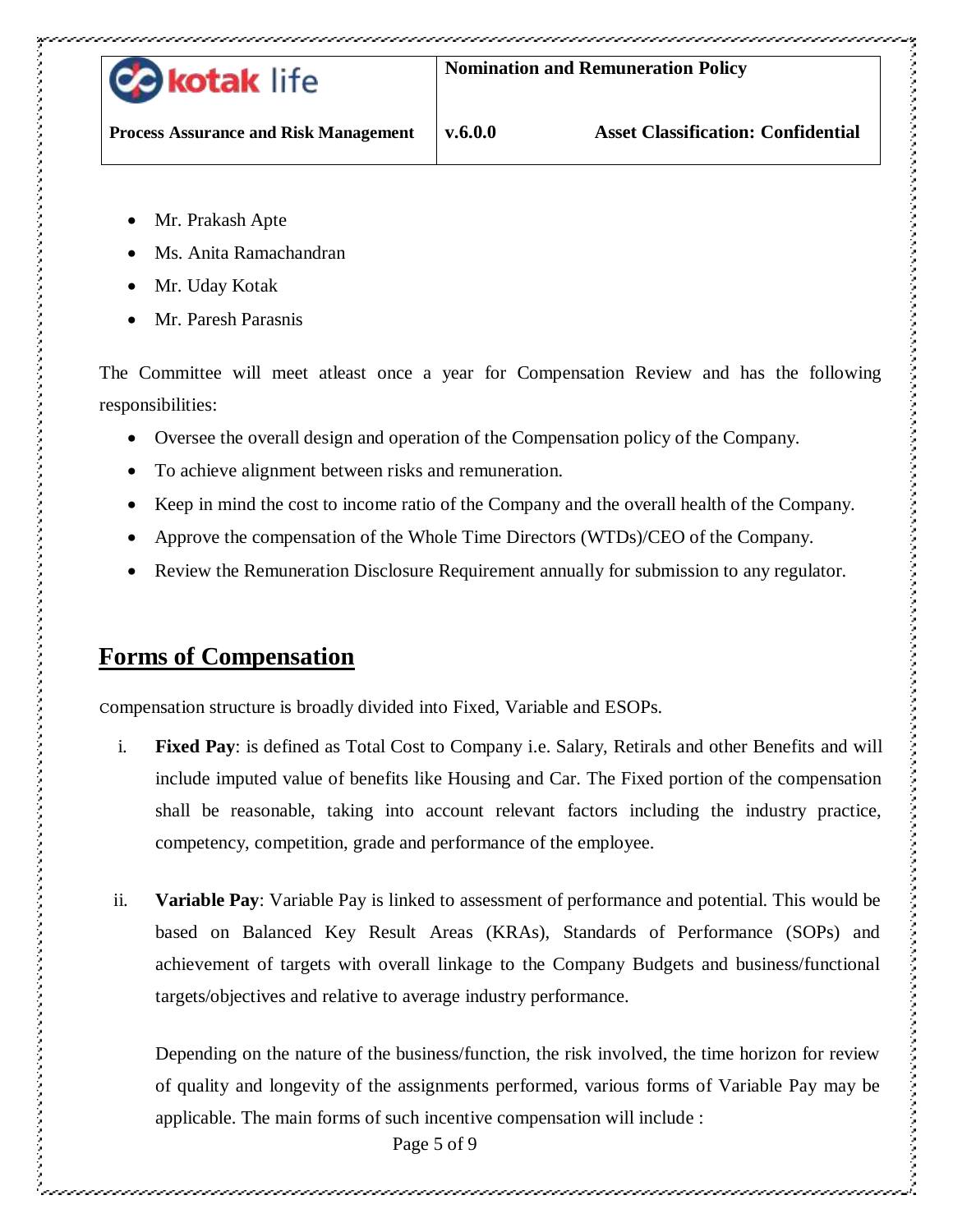

- Cash this may be at intervals ranging from Monthly, Quarterly, Annual Deferred Cash/ Deferred Incentive Plan / Deferred long term retention plan Stock Appreciation Rights (SARs): These are structured, variable incentives, linked to Kotak Mahindra Bank Stock
- price, payable over a period of time, the last payment for which is not less than 3 years
	- from date of communication.
- The risk involved can be a factor of minimum health parameters such as Persistency, Solvency, Grievance Redressal, Expense Management, Claim settlement, Claim repudiations, Overall Compliance status and Overall financial position such as Net-Worth Position, Asset under Management (AUM) etc.
- iii. **ESOP:** Employee Stock Options (ESOP) shall be granted on a discretionary and reasonable basis to employees based on their performance, competency, position (grade/ level) and potential, to motivate employees and create shareholder value by aligning interest of employees with long term interests of the Company. ESOPs are also granted from time to time with the objective of retaining employees. ESOPs will be recommended by the Remuneration Committee. The quantum of ESOPs will be reasonable and the formulation of the ESOP scheme, the coverage, the vesting period and their pricing schedule, etc. will also be decided by the Remuneration Committee as per standard valuation and applicable guidelines.
- iv. **Joining Bonus:** These may be offered sparingly for recruitment of new staff. Joining bonus, if offered, will be as approved by the Head – Human Resources as per policy of delegation of authority.
- **v. Severance Pay:** The Company does not grant Severance Pay (other than accrued benefits in the form of Provident Fund, Gratuity or Superannuation) except in cases where it is mandated by statute or provided in the appointment letters.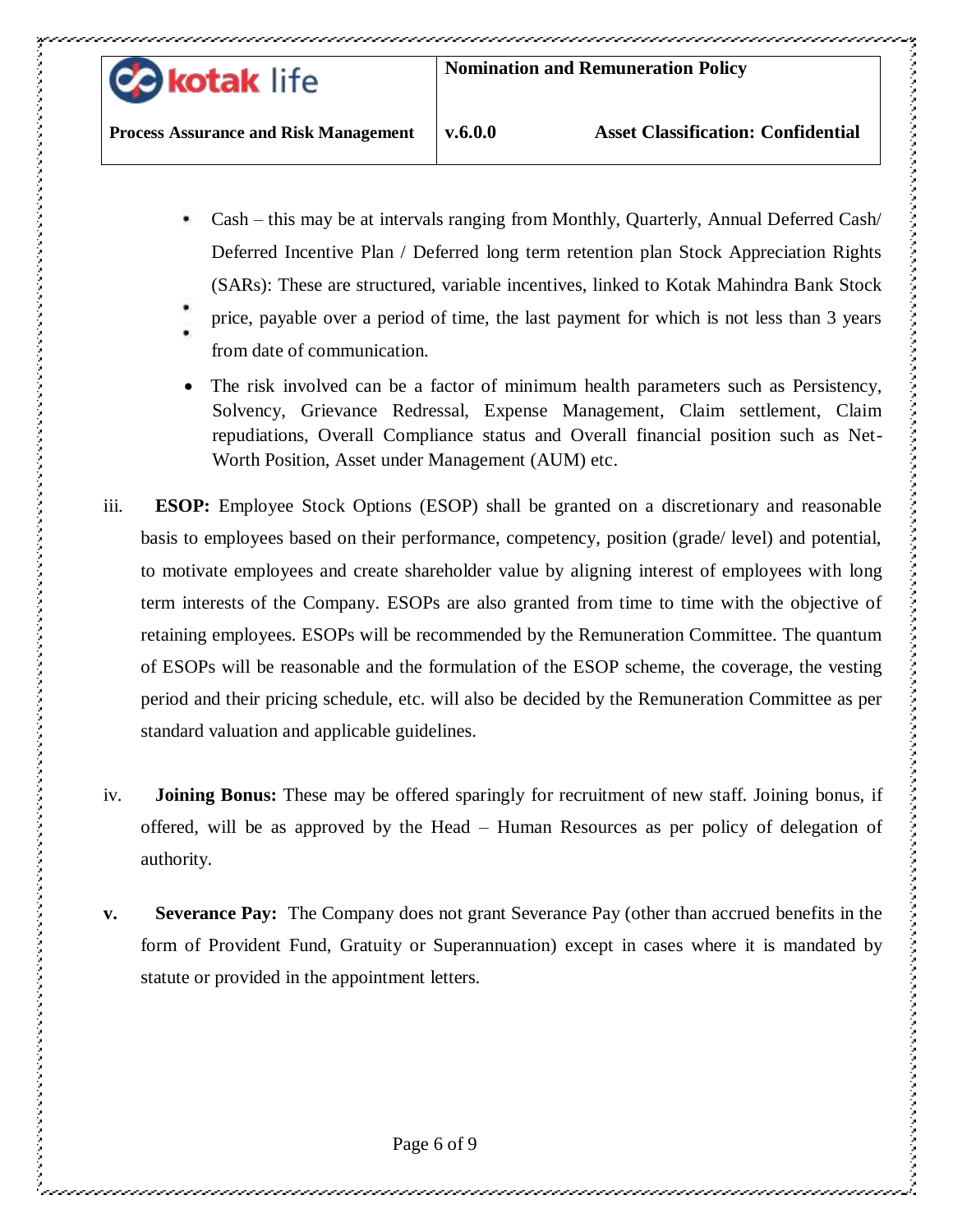

**Process Assurance and Risk Management**

#### <span id="page-6-0"></span>**Employee classification**

Employees have been broadly classified into 3 groups:

- i. **Category I: Whole Time Directors (WTD)/Managing Director (MD):** To include MD and ED, if any.
- ii. **Category II: External Non-Executive Directors:** To include External Non-Executive **Directors**
- iii. **Category III : Other Categories of Staff :** To include all other employees not explicitly covered in the first two categories

# <span id="page-6-1"></span>**Compensation composition and Applicability**

#### **For Category I: Whole Time Directors (WTD)/ MD**

- The Fixed Pay for WTD/MD will be linked to Market, taking into account all relevant factors including industry practice
- The Variable Pay will be adjusted for various risks (as mentioned in clause 5.1.ii and must be sensitive to time horizon of the risk. The performance grid/ parameters and variable pay shall be as per the limits prescribed and approved in the Nomination & Remuneration Committee on an annual basis.
- ESOPs granted will be reasonable, keeping performance, potential and retention factors in mind.
- The Fixed and the variable pay including pension, gratuity, and perquisites would be as per the terms of appointment for WTD / MD, and will be approved by the Remuneration Committee and IRDAI.

#### **For Category II: External Non-Executive Directors:**

 The Company may pay remuneration to its External Non-Executive Directors/ Independent Directors in the form of profit based commission.

ファッション ファッション ファッション ファッション ファッション ファッション ファッション ファッション ファッション ファッション ファッション ファッション ファッション ファッション ファッション ファッション ファッション アクセス アクセス アクセス アクセス アクセス アクセス・アクセス アクセス アクセス・アクセス アクセス アクセス・アクセス

Page 7 of 9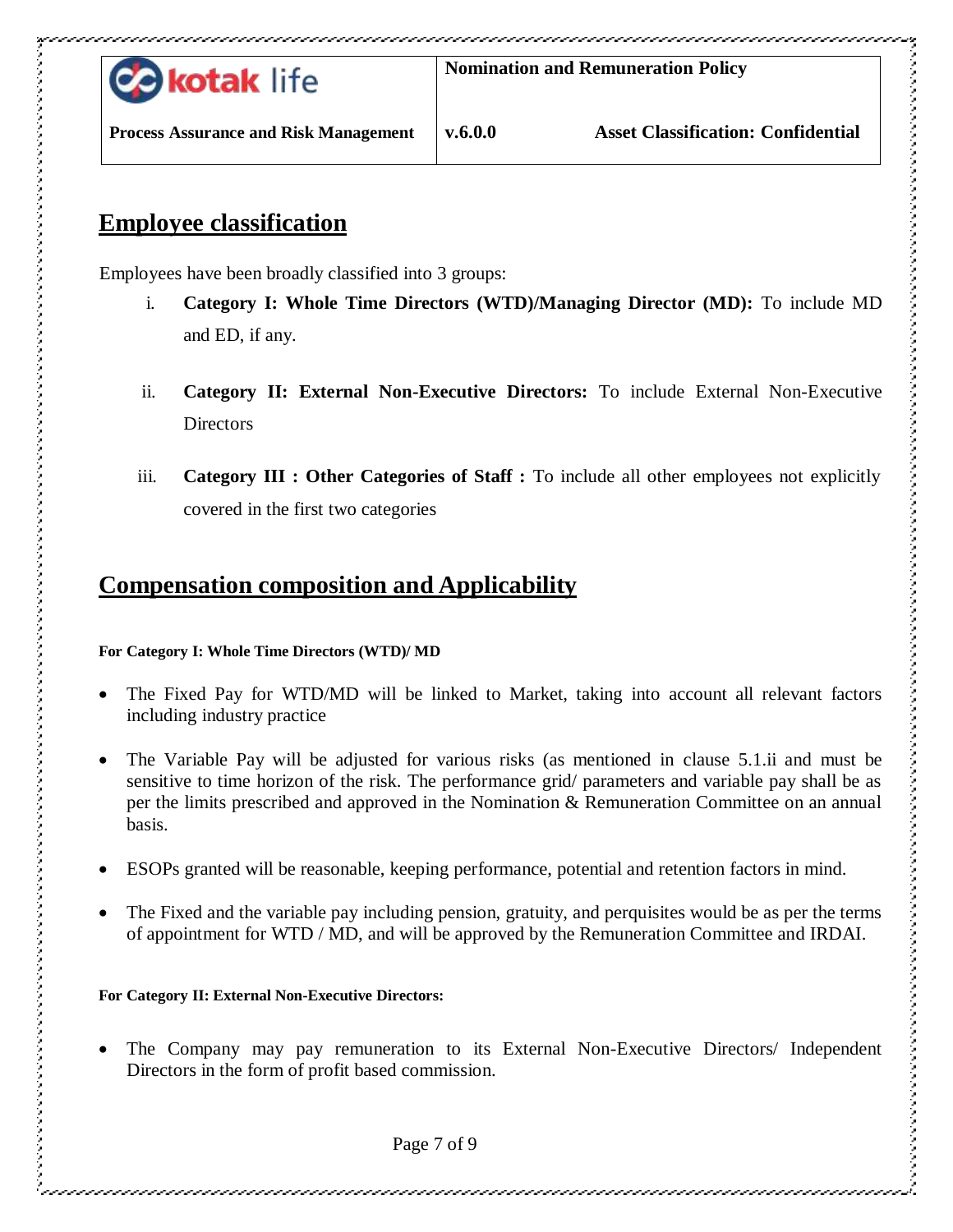| <b>Co kotak life</b>                         | <b>Nomination and Remuneration Policy</b> |                                           |
|----------------------------------------------|-------------------------------------------|-------------------------------------------|
| <b>Process Assurance and Risk Management</b> | v.6.0.0                                   | <b>Asset Classification: Confidential</b> |

- Payment of commission to the Directors will be subject to the profit before tax of the Company being in excess of Rs. 250 crores for the financial year.
- Normally, the proposal for recommending any such payment of commission for a particular financial year, to the External Non-Executive Directors/ Independent Directors shall be done at the Nomination and Remuneration Committee. Post approval by the Committee, the same shall be placed before the Board for their approval. However, the Board reserves the right to take up the matter directly at the meeting of the Board of Directors for discussion with permission of the Chairman of the Board. Post approval of the Board, such payment of commission shall be done, subject to the approvals of the Shareholders of the Company.
- In case an External Non-Executive Director / Independent Director who is not on the Board for the whole year, the Annual Commission, as decided above to be paid, will be paid to such Director on a pro-rata basis, based on the number of quarters for which he /she is on the Board, with a part of Quarter to be considered as full quarter.

#### **For Category III: Other Categories of Staff:**

- Approve compensation for key managerial personnel
- Fixed Pay will be linked to Market, capacity to pay and performance/ potential of the employee.
- Variable Pay is payable as per approved schemes for incentive or Bonus
- ESOPs upto reasonable extents may be granted as part of compensation and to also assist in retention.

## <span id="page-7-0"></span>**Malus and Clawback**

Both these clauses are applicable only on Deferred Variable Pay

i. **Malus:** Payment of all or part of amount of deferred Variable Pay can be prevented. This

clause will be applicable in case of:

- Disciplinary Action (at the discretion of the Disciplinary Action Committee) and/ or
- Significant drop in performance of Individual/ Business/ Company (at the discretion of the Remuneration Committee)
- Resignation of the staff prior to the payment date.

Page 8 of 9